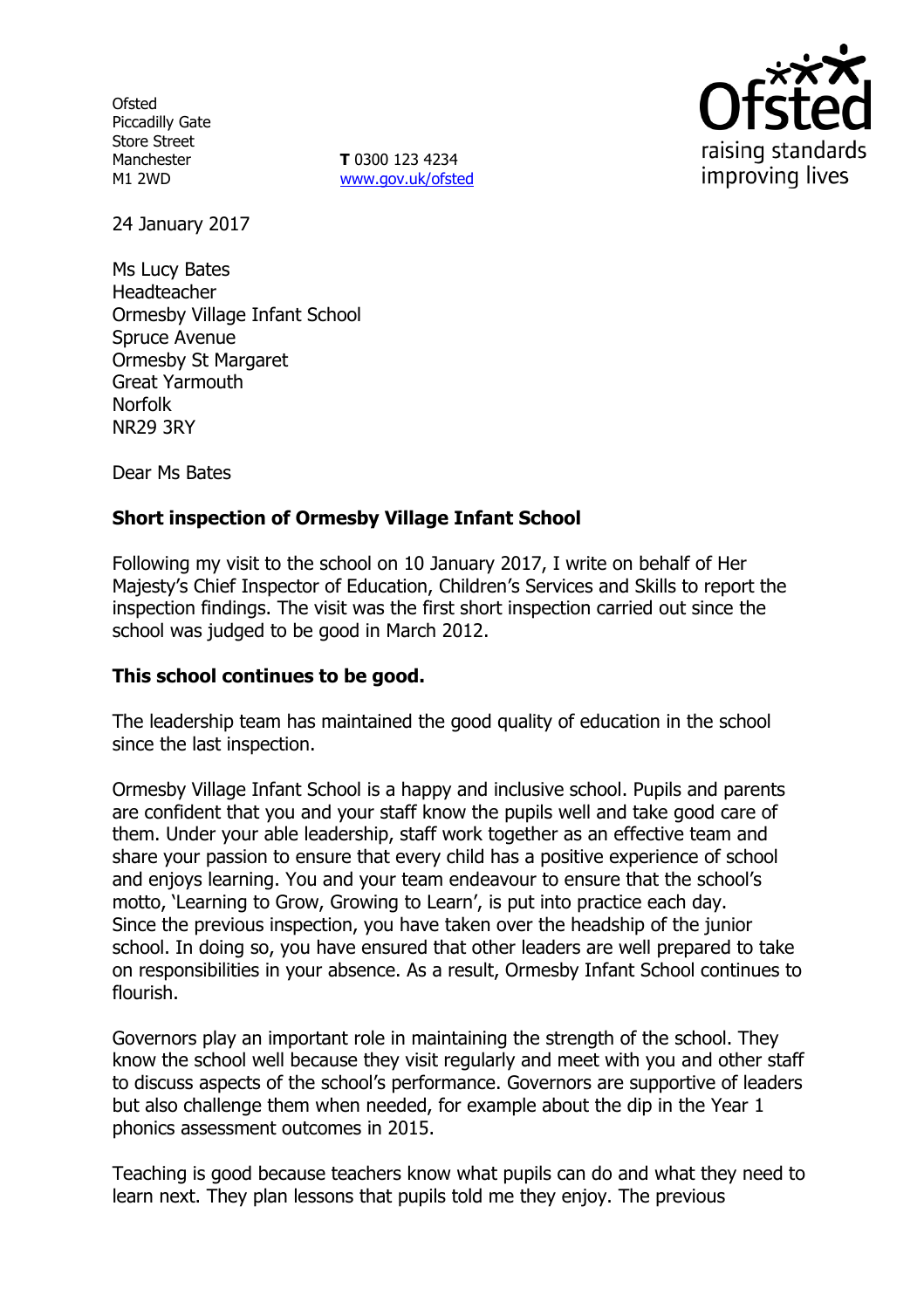

inspection report identified that pupils needed to take more responsibility for their learning in key stage 1. This has been addressed by teachers providing tasks at differing levels of challenge and encouraging pupils to select the task they feel most confident with. Pupils respond well to this, wanting to move on to harder tasks as their understanding grows. Teachers check that pupils understand what they are doing and provide them with help when needed. However, some of the less able pupils do not make the accelerated progress that they need to in order to reach the standard expected by the end of Year 2. Many of these pupils are provided with good-quality additional support in small groups. However, the link between the work these pupils do in lessons and that given to them through additional support groups is not as close as it should be to make the most of this support.

The majority of pupils behave well in lessons and in the playground. They are polite and respectful to adults and to visitors. They are sociable and enjoy working together on tasks. This is because staff make their expectations very clear to pupils throughout the day, reminding them to treat each other and adults with respect, to listen and to help each other. Those pupils who have difficulties with their behaviour are well managed by staff so that learning is not disrupted and so, over time, they are better able to manage their own behaviour.

In the Reception classes, children enjoy their learning both indoors and outdoors. The newly developed outdoor area is well used to promote learning, for example developing physical development through the trim trail and knowledge and understanding of the world in the 'mud kitchen'. Resources are well used to engage children in learning. For example, electronic tablets are greatly enjoyed by children, who independently play mathematical games and games to practise their sounds.

Leaders ensure that children settle well into school routines, and that parents know what their child is doing at school through the online learning journeys. A number of parents who responded to Ofsted's online questionnaire were complimentary about staff in the early years. One parent commented: 'My son started Reception in September 2016. He really enjoys school and I couldn't be happier with the progress he has made already.'

Leaders carefully check on the starting points and progress of each child. They recognise that some children start school with skills in recognising sounds and in early writing which are below what is typical. However, while the development of children's phonics skills is well catered for, this is less evident in pupils' writing. Too few opportunities are provided for mark-making and early writing within independent and guided play.

### **Safeguarding is effective.**

Keeping pupils safe has high priority at Ormesby Village Infant School. Statutory requirements for safeguarding are met. Staff employed by the school are checked appropriately and you scrutinise the record of these checks regularly. Governors who take part in staff interviews are trained so that they know what questions to ask staff prior to employment regarding safeguarding. All staff receive regular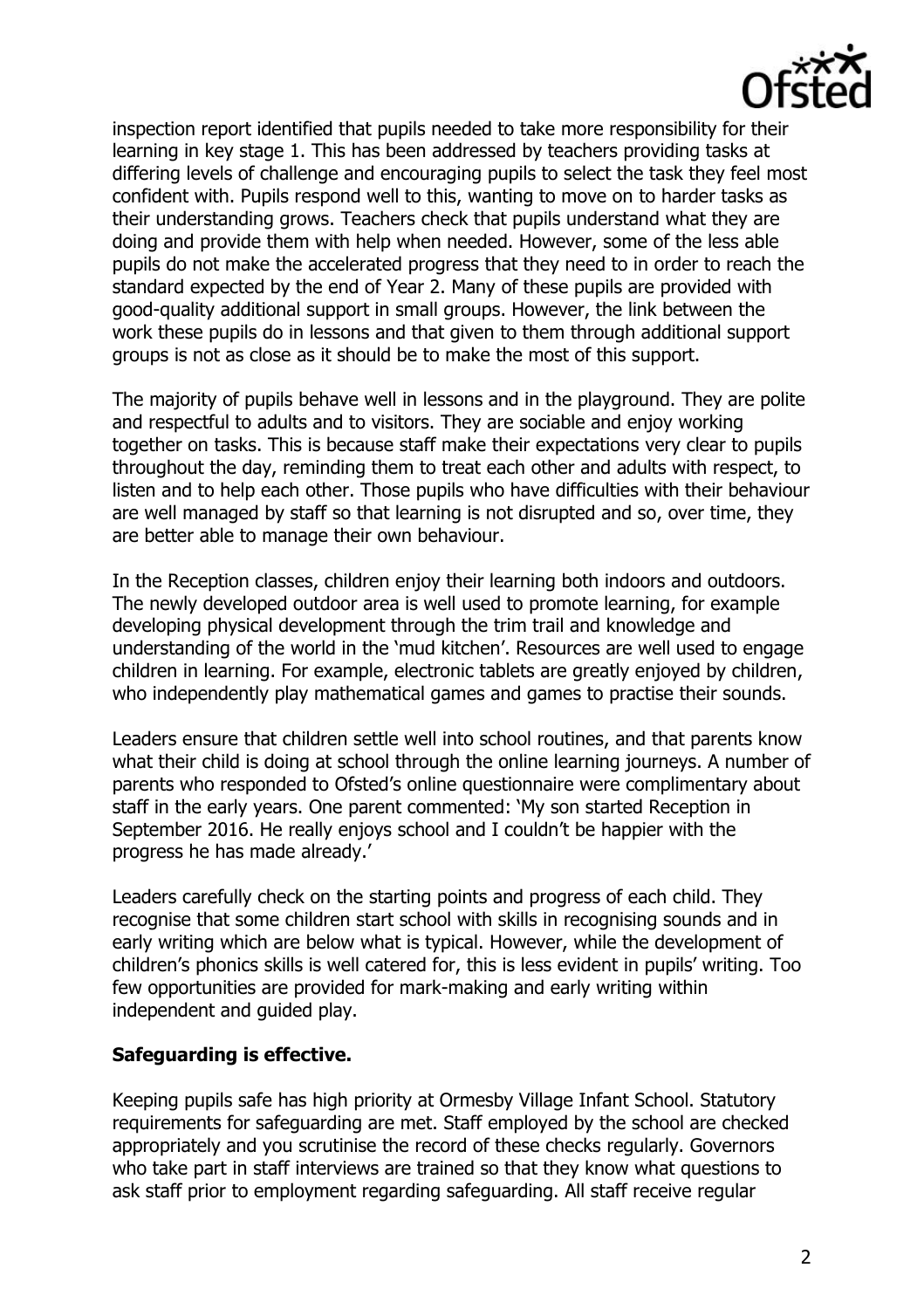

training and updates in what to look for that may indicate a child is at risk. For example, training in the 'Prevent' duty has ensured that staff know the signs of radicalisation. Staff are confident that leaders will act on their concerns appropriately. Records kept on pupils of concern demonstrate that leaders work with other agencies well, so that swift action is taken to minimise risk to pupils. Leaders are unafraid to challenge if they feel that more needs to be done to help a child at risk.

# **Inspection findings**

- One of my areas to test whether the school remains good was around reading. Outcomes of Year 1 phonics screening checks have fallen from above the national average in the past two years. The proportion of pupils that reached the expected standard in Year 2 reading was disappointing. You recognise that the teaching of reading had not been as effective, partly because of temporary staff appointed in the absence of a teacher who was also the literacy leader during this period. You have addressed this effectively, ensuring that teaching is once again securely good in all classes. This is reflected in the school's most recent assessments of pupils' reading, which show a good proportion are at the standard expected in both Years 1 and 2.
- You have ensured that all current staff are knowledgeable about how to teach phonics, so that sessions are well planned and executed. They include a balance of reading and writing tasks, so that pupils learn sounds, read them within words and sentences and use them in their writing. Consequently, pupils currently in the school are making good progress in reading. Those who did not meet the expected standard at the end of Year 1 are being well supported so that they catch up quickly.
- We discussed the progress of pupils who have special educational needs and/or disabilities as an area to probe further during the inspection. Pupils who have special educational needs and/or disabilities are supported well, both in class and through additional support. The progress made by these pupils is very carefully checked by leaders. This includes the progress they make academically and in other areas, such as their social and emotional development where this is their area of need. Additional adults ask careful questions and support learning well. They liaise with class teachers appropriately so that information is well used to plan subsequent work.
- **Pupils enjoy a broad curriculum. They told me that they particularly enjoy** computing and physical education lessons. Themed weeks are well used to maintain a high profile for different subjects, for example 'arts week' and 'religious education' week. Teachers cater for pupils' differing needs in these subjects, planning work which is more challenging for the most able, and providing support for the less able. As a result, pupils' work in these subjects is of a good standard.
- Subject leaders are confident and knowledgeable about their subjects. They have a regular programme of checking on teaching and learning, visiting classes and looking at pupils' work, which enables them to identify where teaching is strong and where improvements are needed. Leaders acknowledge that systems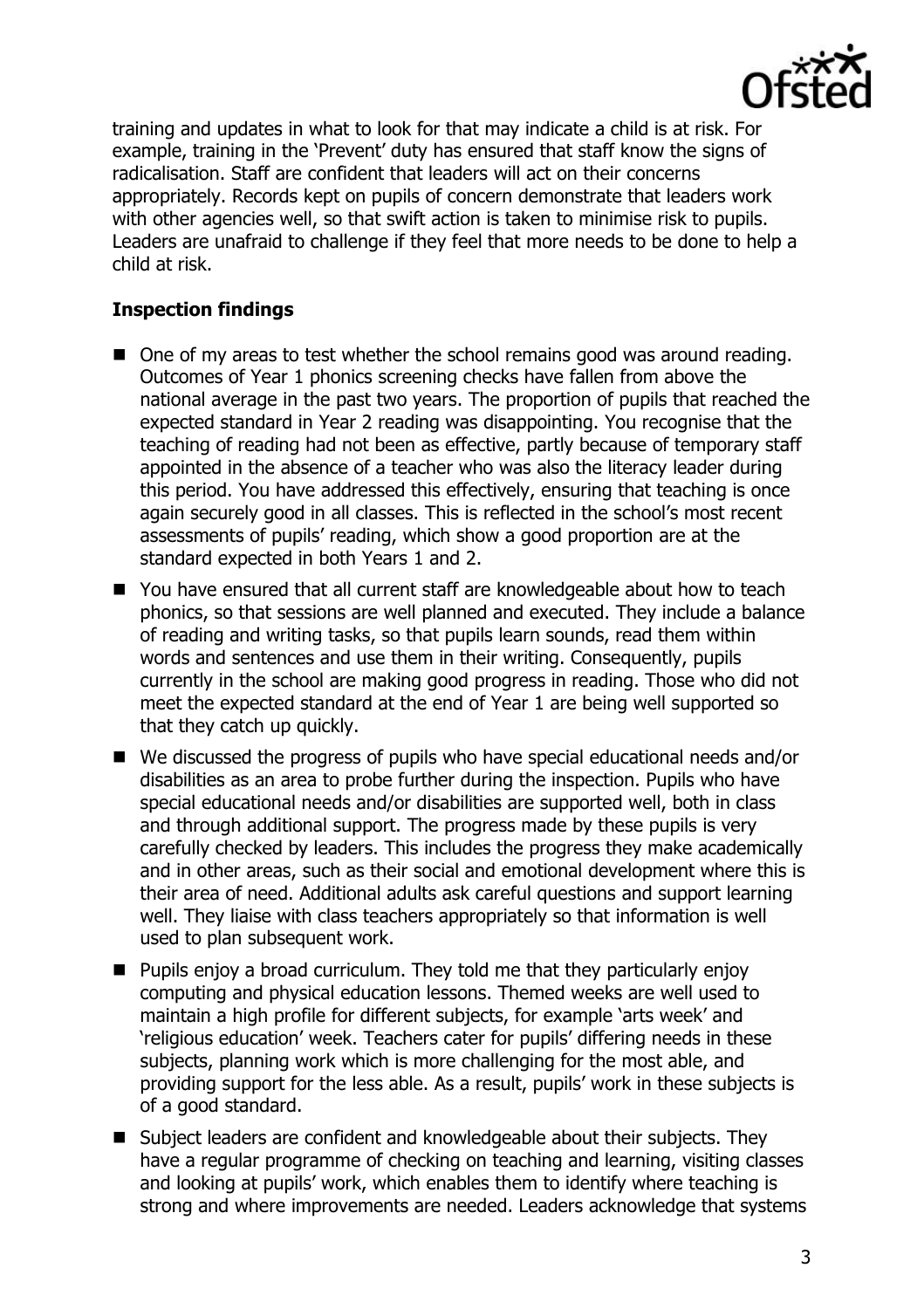

for assessing pupils' progress in some subjects are in place but are yet to be fully used to identify where pupils make best progress and where more could be done.

 $\blacksquare$  In the previous academic year, the attendance of disadvantaged pupils was lower than that of others, so I looked closely at this during the inspection. Leaders have addressed this, meeting with parents to discuss the reasons for absence and carefully tracking attendance. This has been effective, and the attendance of those pupils has improved. Because leaders track attendance carefully, they recognise that some pupils in the Reception classes in the first term of this academic year were absent too frequently. Leaders are working with parents to help them understand the importance of regular school attendance and of establishing good habits of attendance from the very start of school.

### **Next steps for the school**

Leaders and those responsible for governance should ensure that:

- $\blacksquare$  in the Reception classes, opportunities for mark-making and writing in independent play are extended so that pupils make more rapid progress in writing
- $\blacksquare$  the additional support provided for less-able pupils is more effective, by improving the link between the work they do in intervention groups and the work provided in class.

I am copying this letter to the chair of the governing body, the regional schools commissioner and the director of children's services for Norfolk. This letter will be published on the Ofsted website.

Yours sincerely

Maria Curry **Her Majesty's Inspector**

### **Information about the inspection**

During the inspection, meetings were held with you and the school's deputy headteacher. I met with two governors and with a small number of pupils from Years 1 and 2. I heard a sample of pupils read. I scrutinised a range of documents, including information on pupils' progress, safeguarding, development planning and the school's self-evaluation. I visited all classes and evaluated pupils' work. I evaluated the school's website and found it to meet requirements on the publication of specified information.

I focused particularly on: